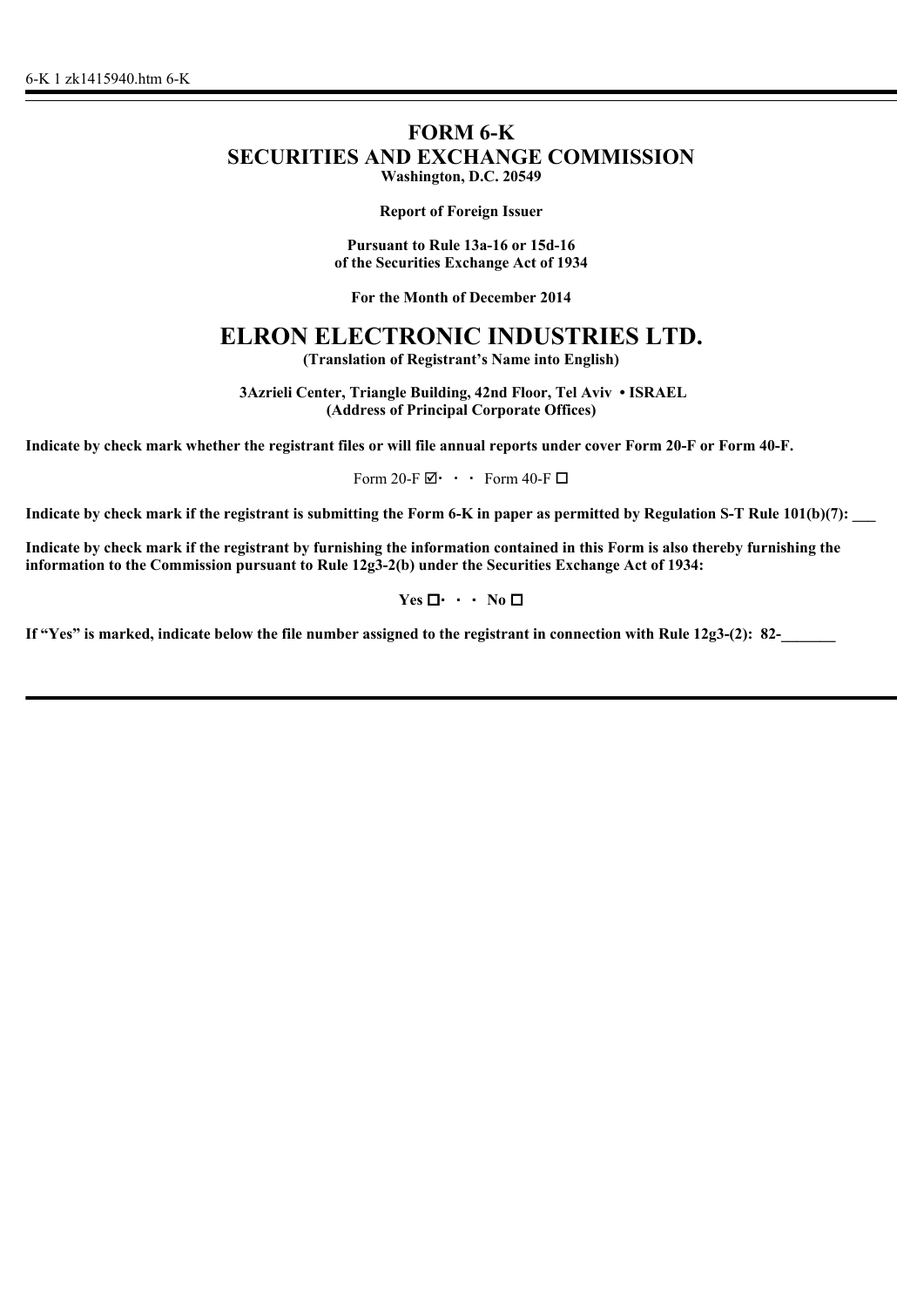English Translation of Registrant's Reports filed with the Israeli Securities Authority on December 4, 2014 in connection with the Registrant's convening of its 2014 annual general meeting of shareholders.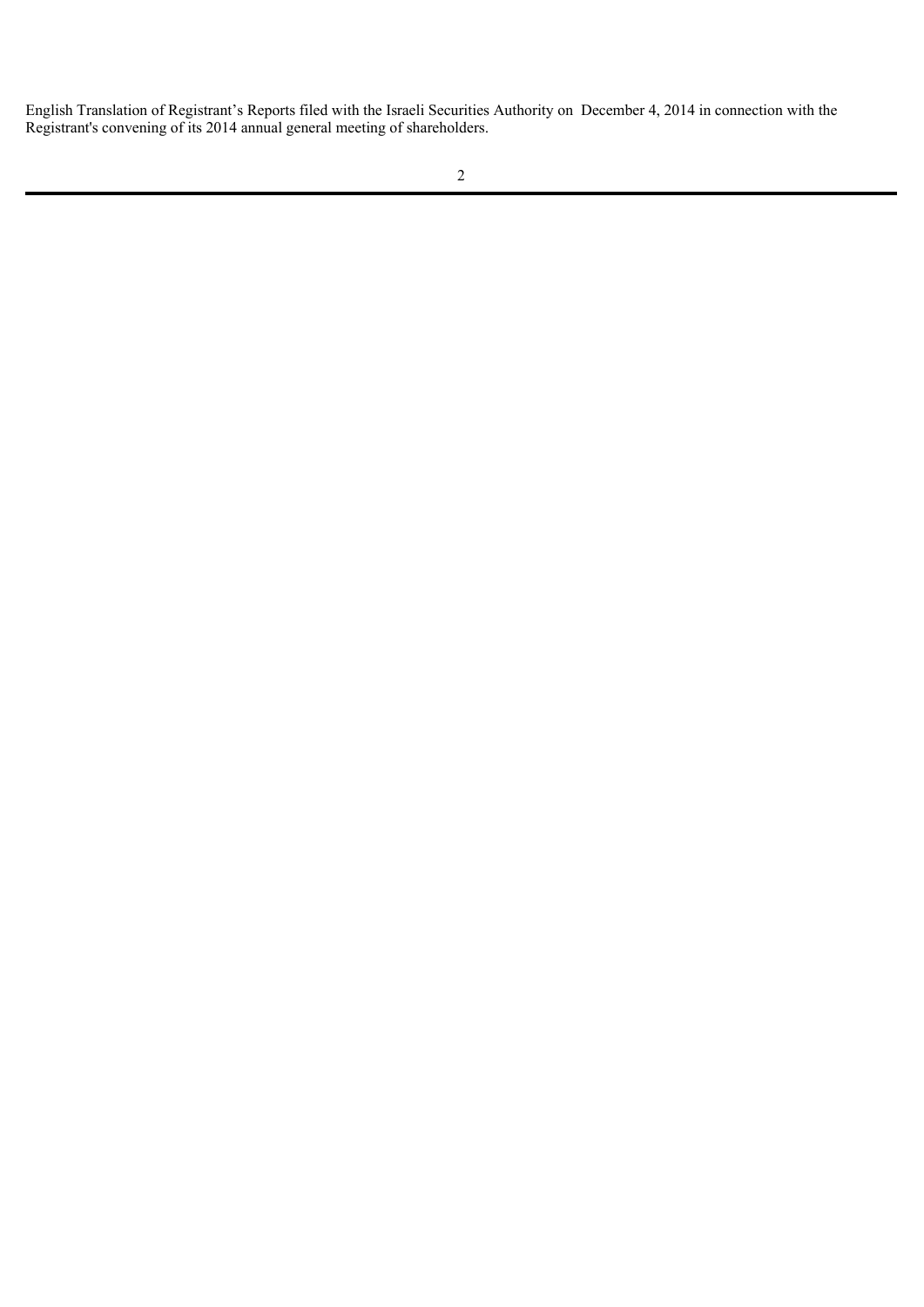## SIGNATURE

Pursuant to the requirements of the Securities Exchange Act of 1934, the Registrant has duly caused this report to be signed on its behalf by the undersigned, thereunto duly authorized.

> ELRON ELECTRONIC INDUSTRIES LTD. (Registrant)

By: /s/ Yaron Elad Yaron Elad VP & CFO

Dated: December 7, 2014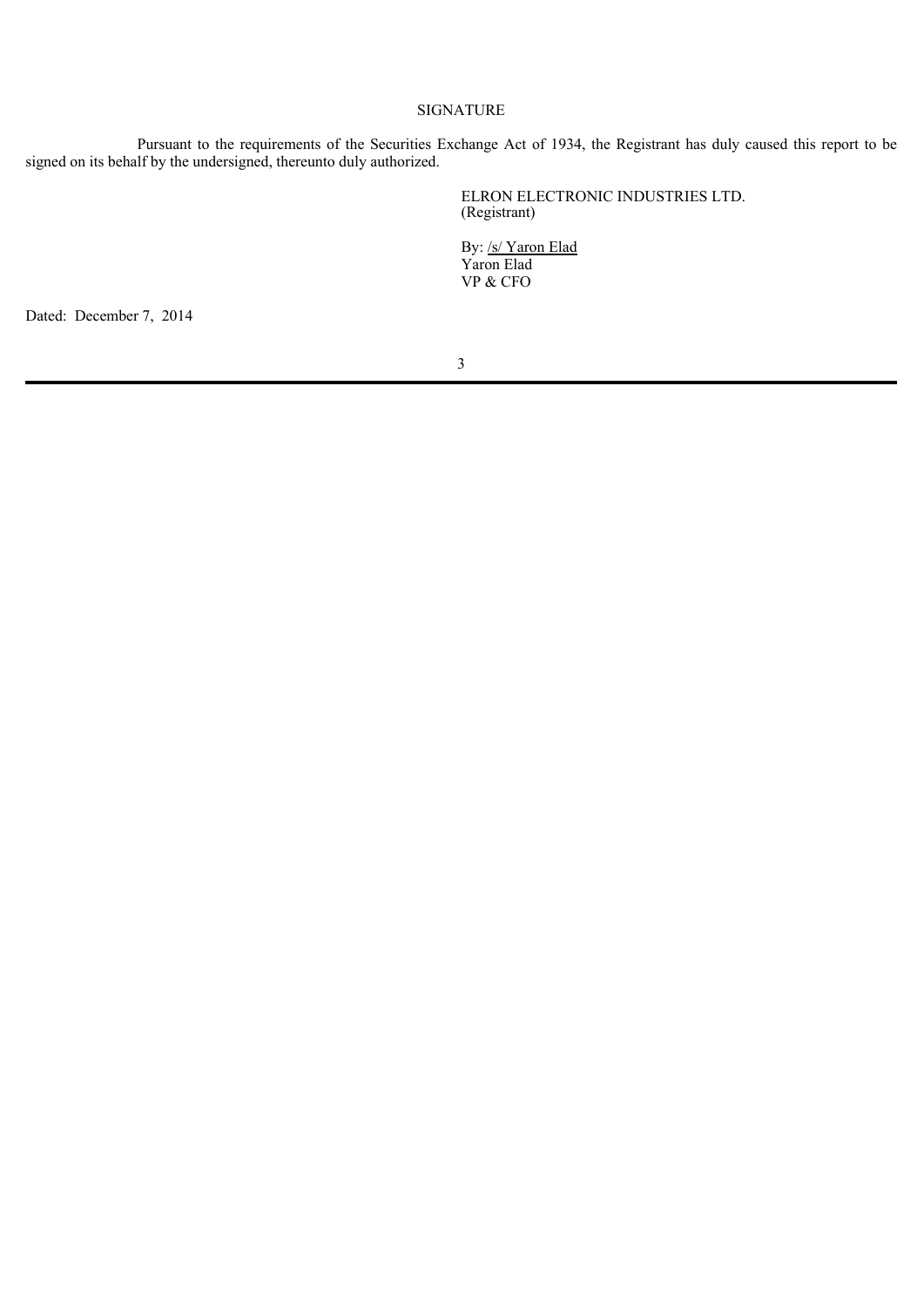#### **Elron Electronic Industries Ltd. (the** "**Company**"**) Re: Translation of Immediate Report regarding the Convening of an Annual General Meeting of the Shareholders of the Company**

An immediate report (the "**Report**") is hereby given pursuant to the Israeli Companies Law, 5759-1999 (the "**Companies Law**"), and to the Israeli Securities Regulations (Periodic and Immediate Reports), 5730-1970, (the "**Immediate Report Regulations**") and to the Israeli Companies Regulations (Notification and Announcement of general meetings and class meetings in a public company), 2000 relating to the convening of an annual general meeting of the shareholders of the Company, which shall be held on December 28, 2014 at 11:30 am (Israel time), at the Company's offices at 3 Azrieli Center, The Triangular Tower, 42nd Floor, Tel Aviv, Israel, on the agenda of which will be the matters described below in this report.

## 1. **The Matters on the Agenda and a Summary of the Proposed Resolutions**

1.1 To re-elect Amiram Erel, Gabi Barbash, and Arieh Ovadia as directors of the Company until the next annual general meeting of the Company, and elect Haim Gavrieli as a director of the Company commencing the day such appointment is approved by the Company's shareholders until the next annual general meeting of the Company in addition to the external directors who hold office.

The candidates for appointment as directors, as described above, delivered declarations to the Company in accordance with Section 224B of the Companies Law.

According to Regulation 26 of the Immediate Report Regulations, the following are the details, to the best of the Company's knowledge, of the candidates for appointment as directors:

| Name:                                                                                                                                                                                                            | Haim Gavrieli                                                                                                                                                                                                                                                                                                                                                                                                                                                                                                                                                              |
|------------------------------------------------------------------------------------------------------------------------------------------------------------------------------------------------------------------|----------------------------------------------------------------------------------------------------------------------------------------------------------------------------------------------------------------------------------------------------------------------------------------------------------------------------------------------------------------------------------------------------------------------------------------------------------------------------------------------------------------------------------------------------------------------------|
| <b>Israel ID No.:</b>                                                                                                                                                                                            | 024892606                                                                                                                                                                                                                                                                                                                                                                                                                                                                                                                                                                  |
| Date of Birth:                                                                                                                                                                                                   | 1970                                                                                                                                                                                                                                                                                                                                                                                                                                                                                                                                                                       |
| <b>Address for Service:</b>                                                                                                                                                                                      | 3 Azrieli Center, The Triangular Tower, 44 <sup>th</sup> Floor, Tel Aviv, 67023                                                                                                                                                                                                                                                                                                                                                                                                                                                                                            |
| Citizenship:                                                                                                                                                                                                     | <b>Israel</b>                                                                                                                                                                                                                                                                                                                                                                                                                                                                                                                                                              |
| <b>Member of Board Committees:</b>                                                                                                                                                                               | N <sub>0</sub>                                                                                                                                                                                                                                                                                                                                                                                                                                                                                                                                                             |
| Is the candidate an External Director or<br><b>Independent Director?</b>                                                                                                                                         | N <sub>o</sub>                                                                                                                                                                                                                                                                                                                                                                                                                                                                                                                                                             |
| Does she have Financial and Accounting,<br><b>Professional or other Expertise?</b>                                                                                                                               | N <sub>o</sub>                                                                                                                                                                                                                                                                                                                                                                                                                                                                                                                                                             |
| Is the candidate an employee of the<br>Company or any of its subsidiaries or<br>affiliates or any entity with a Personal<br><b>Interest in the Company?</b>                                                      | Chief Executive Officer of IDB Development Corporation, an entity with a personal<br>interest in the Company                                                                                                                                                                                                                                                                                                                                                                                                                                                               |
| <b>Commencement of Term:</b>                                                                                                                                                                                     | Upon approval of his appointment                                                                                                                                                                                                                                                                                                                                                                                                                                                                                                                                           |
| <b>Education:</b>                                                                                                                                                                                                | BA in Political Sciences and Sociology and an MA from the Division of Public<br>Administration and Policy at the University of Haifa                                                                                                                                                                                                                                                                                                                                                                                                                                       |
| Activities for the past 5 years:                                                                                                                                                                                 | Chief Executive Officer of IDB Development Corporation Ltd. (since 2011), Chief<br>Executive Officer of IDB Holding Corporation Ltd.(since 2009). Vice President of IDB<br>Development Corporation Ltd. (2006 through 2011).                                                                                                                                                                                                                                                                                                                                               |
| Serves on the boards of other companies:                                                                                                                                                                         | Serves as Chairman of Modiin Energy Management (1992) Ltd., Noya Oil & Gas<br>Explorations Ltd., IDB Tourism (2009) Ltd.; as Co- Deputy Chairman of Shufersal Ltd.;<br>as Director of Israir Aviation and Tourism Ltd., and IDB Group USA Investments Inc.<br>Served as a director in the following companies: Discount Investments Corporation<br>Ltd., Koor Industries Ltd., Land Solutions for Agriculture Ltd., Cellcom Israel Ltd., Clal<br>Finance Ltd., Nesher Israeli Malt Industries Ltd., Mashav Yezum v'Pituach Ltd., as well<br>as in other private companies. |
| Family member of an entity with a Personal<br><b>Interest in the Company:</b>                                                                                                                                    | No                                                                                                                                                                                                                                                                                                                                                                                                                                                                                                                                                                         |
| The Company considers her as having<br>accounting and financial expertise for the<br>purpose of complying with the minimum<br>number determined by the board of<br>directors according to Section $92(A)(12)$ of | N <sub>o</sub>                                                                                                                                                                                                                                                                                                                                                                                                                                                                                                                                                             |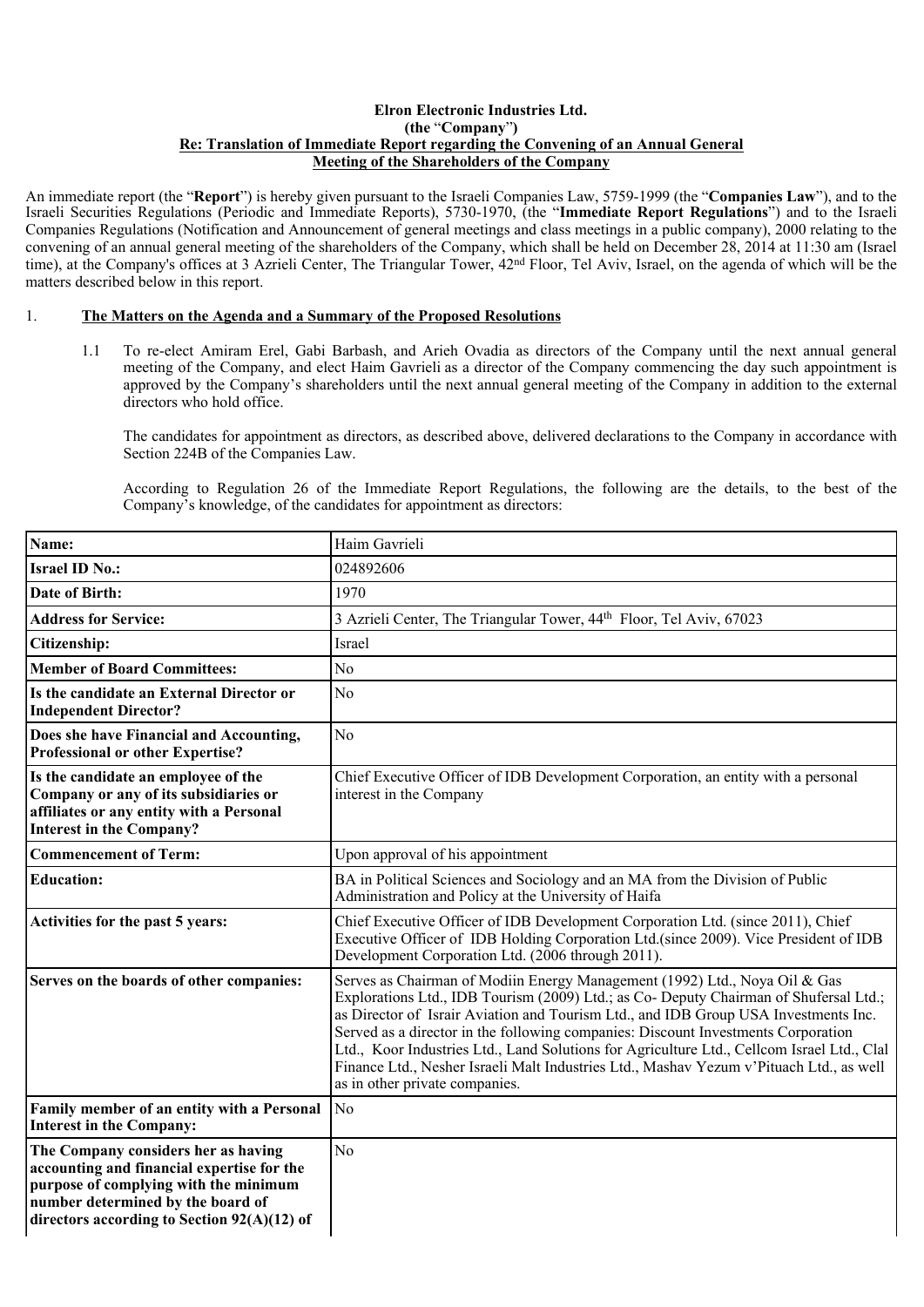| the Companies Law |  |  |
|-------------------|--|--|
|-------------------|--|--|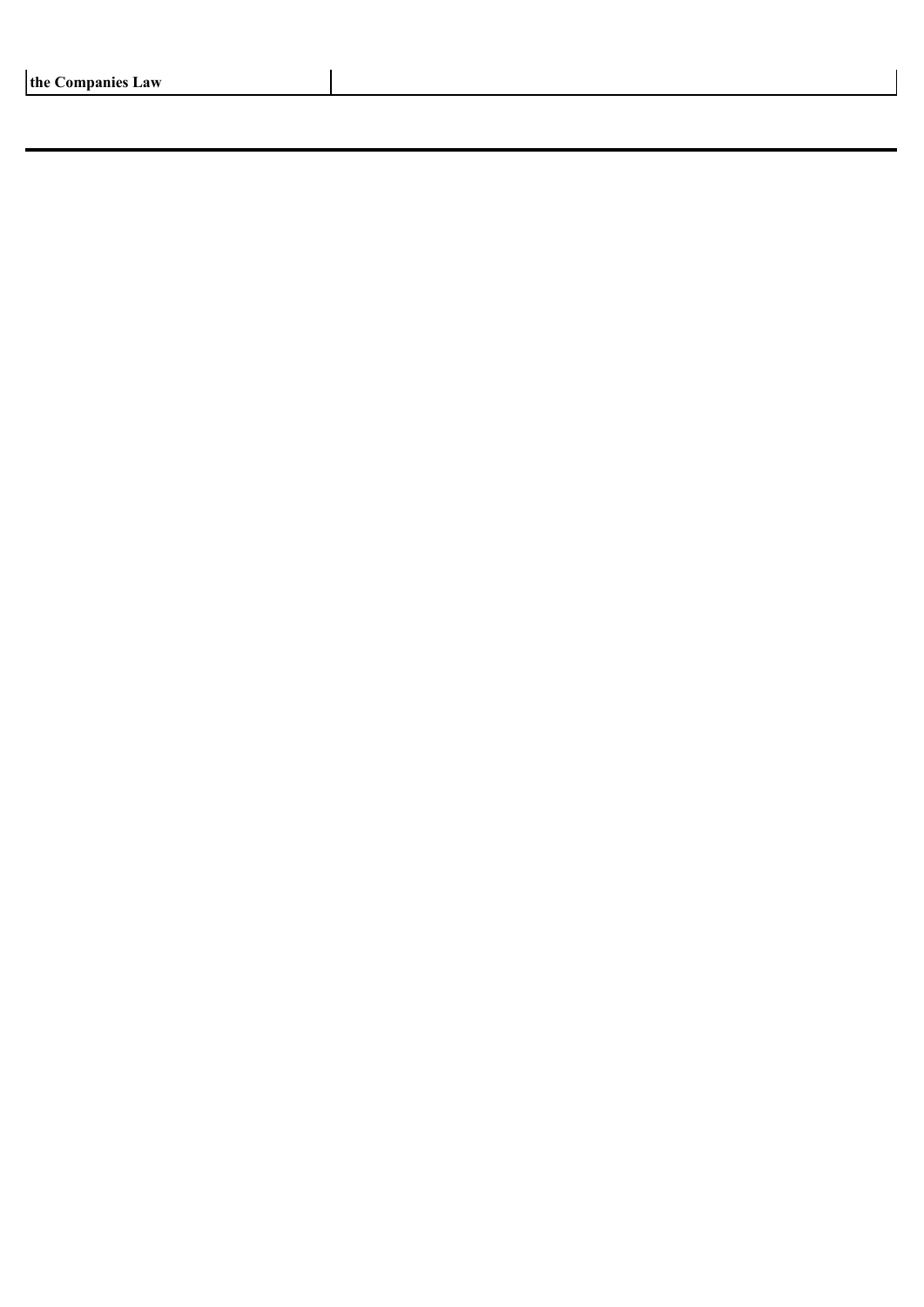| Name:                                                                                                                                                                                                                               | Amiram Erel                                                                                                                                                                                                                                                                                                                                                                                                                                                                                                                                                                                                                                                                                                                                                        |
|-------------------------------------------------------------------------------------------------------------------------------------------------------------------------------------------------------------------------------------|--------------------------------------------------------------------------------------------------------------------------------------------------------------------------------------------------------------------------------------------------------------------------------------------------------------------------------------------------------------------------------------------------------------------------------------------------------------------------------------------------------------------------------------------------------------------------------------------------------------------------------------------------------------------------------------------------------------------------------------------------------------------|
| <b>Israel ID No.:</b>                                                                                                                                                                                                               | 04871265                                                                                                                                                                                                                                                                                                                                                                                                                                                                                                                                                                                                                                                                                                                                                           |
| <b>Date of Birth:</b>                                                                                                                                                                                                               | April 27, 1947                                                                                                                                                                                                                                                                                                                                                                                                                                                                                                                                                                                                                                                                                                                                                     |
| <b>Address for Service:</b>                                                                                                                                                                                                         | 10 HaRimon Street, Ramat Efal                                                                                                                                                                                                                                                                                                                                                                                                                                                                                                                                                                                                                                                                                                                                      |
| <b>Citizenship:</b>                                                                                                                                                                                                                 | Israel                                                                                                                                                                                                                                                                                                                                                                                                                                                                                                                                                                                                                                                                                                                                                             |
| <b>Member of Board Committees:</b>                                                                                                                                                                                                  | N <sub>0</sub>                                                                                                                                                                                                                                                                                                                                                                                                                                                                                                                                                                                                                                                                                                                                                     |
| Is the candidate an External Director or<br><b>Independent Director?</b>                                                                                                                                                            | N <sub>0</sub>                                                                                                                                                                                                                                                                                                                                                                                                                                                                                                                                                                                                                                                                                                                                                     |
| Does she have Financial and Accounting,<br><b>Professional or other Expertise?</b>                                                                                                                                                  | Yes                                                                                                                                                                                                                                                                                                                                                                                                                                                                                                                                                                                                                                                                                                                                                                |
| Is the candidate an employee of the<br>Company or any of its subsidiaries or<br>affiliates or any entity with a Personal<br><b>Interest in the Company?</b>                                                                         | The director provides consulting services to Discount Investment Corporation Ltd., an<br>entity with a personal interest in the Company.                                                                                                                                                                                                                                                                                                                                                                                                                                                                                                                                                                                                                           |
| <b>Commencement of Term:</b>                                                                                                                                                                                                        | 1999                                                                                                                                                                                                                                                                                                                                                                                                                                                                                                                                                                                                                                                                                                                                                               |
| <b>Education:</b>                                                                                                                                                                                                                   | B.Sc. in Electrical Engineering from the Technion, Israel                                                                                                                                                                                                                                                                                                                                                                                                                                                                                                                                                                                                                                                                                                          |
| Activities for the past 5 years:                                                                                                                                                                                                    | Chairman of the Board of Directors – Cellcom Israel Ltd. (since 2005), Vice-Chairman,<br>Makhteshim Agan Industries Ltd. (since 2006 and Chairman of the board of directors<br>from January to October, 2011); President and CEO - Discount Investment Corporation<br>Ltd. from June, 2001 through June, 2013; Consultant to Discount Investment Corporation<br>Ltd. since July 2014; Chairman of the Board of Directors of the company from 1999 until<br>January 2007 and President from 1999 until 2001), CEO - NetVision Ltd. (from March to<br>December 2007), Chairman of the Board of Directors of NetVision Ltd (from 2008 until<br>December 2011), Chairman of the Board of Directors of Koor Industries Ltd (from<br>September 2007 until December 2011) |
| Serves on the boards of other companies:                                                                                                                                                                                            | Director Shufersal Ltd.; K'nafaaim Holdings Ltd.; and Dan Hotels Ltd.                                                                                                                                                                                                                                                                                                                                                                                                                                                                                                                                                                                                                                                                                              |
| Family member of an entity with a Personal<br><b>Interest in the Company:</b>                                                                                                                                                       | N <sub>o</sub>                                                                                                                                                                                                                                                                                                                                                                                                                                                                                                                                                                                                                                                                                                                                                     |
| The Company considers her as having<br>accounting and financial expertise for the<br>purpose of complying with the minimum<br>number determined by the board of<br>directors according to Section 92(A)(12) of<br>the Companies Law | Yes                                                                                                                                                                                                                                                                                                                                                                                                                                                                                                                                                                                                                                                                                                                                                                |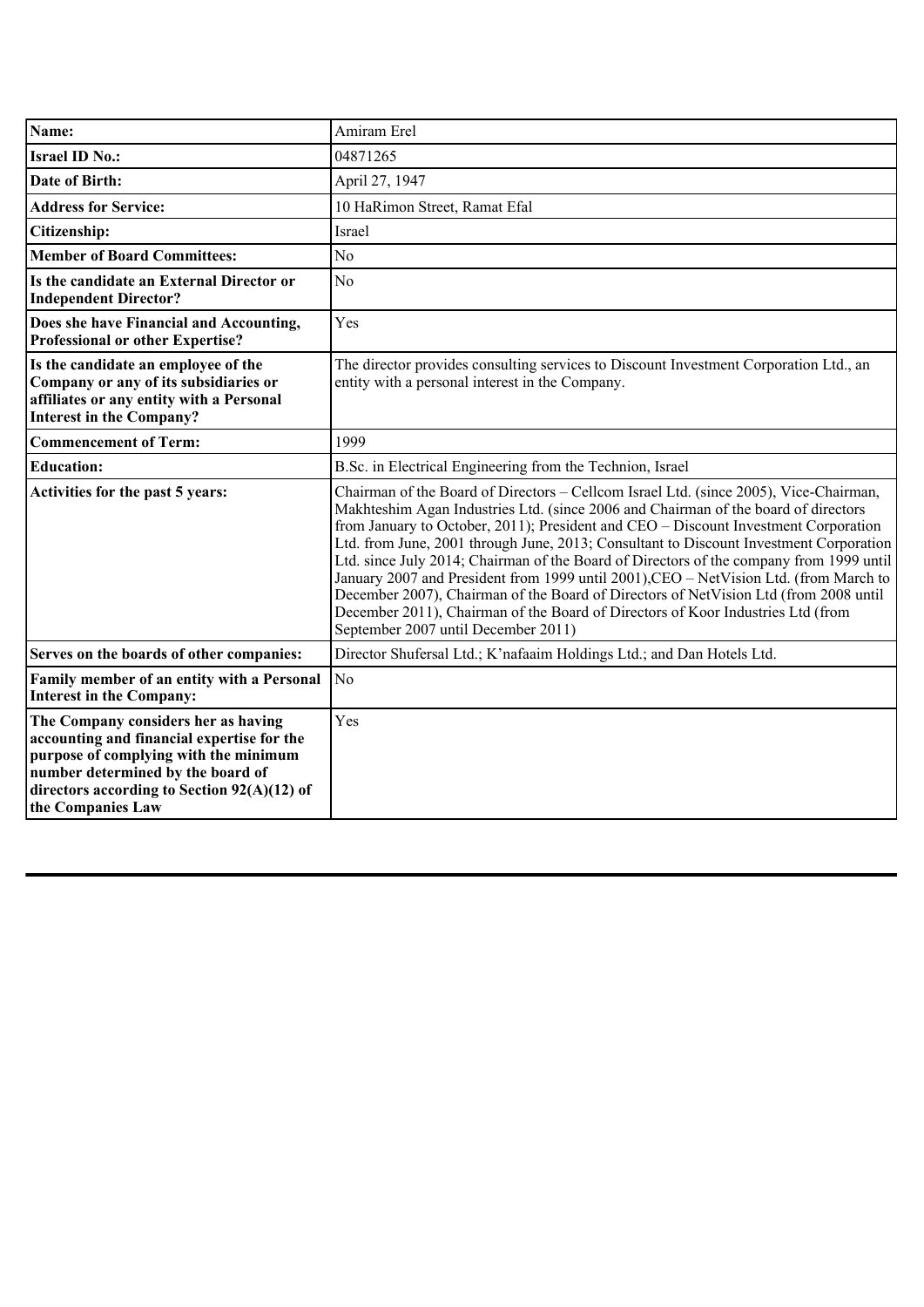| Name:                                                                                                                                                                                                                                 | Gabi Barbash                                                                                                       |
|---------------------------------------------------------------------------------------------------------------------------------------------------------------------------------------------------------------------------------------|--------------------------------------------------------------------------------------------------------------------|
| <b>Israel ID No.:</b>                                                                                                                                                                                                                 | 30283352                                                                                                           |
| <b>Date of Birth:</b>                                                                                                                                                                                                                 | September 13, 1949                                                                                                 |
| <b>Address for Service:</b>                                                                                                                                                                                                           | Bnei Haneviim 17b, Ramat Gan, 5222155, Israel                                                                      |
| Citizenship:                                                                                                                                                                                                                          | <b>Israel</b>                                                                                                      |
| <b>Member of Board Committees:</b>                                                                                                                                                                                                    | N <sub>0</sub>                                                                                                     |
| Is the candidate an External Director or<br><b>Independent Director?</b>                                                                                                                                                              | N <sub>o</sub>                                                                                                     |
| Does she have Financial and Accounting,<br>Professional or other Expertise?                                                                                                                                                           | N <sub>o</sub>                                                                                                     |
| Is the candidate an employee of the<br>Company or any of its subsidiaries or<br>affiliates or any entity with a Personal<br><b>Interest in the Company?</b>                                                                           | N <sub>0</sub>                                                                                                     |
| <b>Commencement of Term:</b>                                                                                                                                                                                                          | 2003                                                                                                               |
| <b>Education:</b>                                                                                                                                                                                                                     | M.D. from the Hebrew University of Jerusalem, Masters degree in Public Health from<br>Harvard University in Boston |
| Activities for the past 5 years:                                                                                                                                                                                                      | CEO of the Tel Aviv Medical Center; Chairman of the Health Corporation adjacent to<br>the Tel Aviv Medical Center  |
| Serves on the boards of other companies:                                                                                                                                                                                              | Director of Clal Biotechnology Industries Ltd.; Director of the start-up company "Oplon"                           |
| Family member of an entity with a Personal<br><b>Interest in the Company:</b>                                                                                                                                                         | N <sub>o</sub>                                                                                                     |
| The Company considers her as having<br>accounting and financial expertise for the<br>purpose of complying with the minimum<br>number determined by the board of<br>directors according to Section $92(A)(12)$ of<br>the Companies Law | N <sub>0</sub>                                                                                                     |

| Name:                                                                                                                                                       | Arie Ovadia                                                                                                                                                                                                                                                    |
|-------------------------------------------------------------------------------------------------------------------------------------------------------------|----------------------------------------------------------------------------------------------------------------------------------------------------------------------------------------------------------------------------------------------------------------|
| <b>Israel ID No.:</b>                                                                                                                                       | 78284338                                                                                                                                                                                                                                                       |
| Date of Birth:                                                                                                                                              | December 25, 1948                                                                                                                                                                                                                                              |
| <b>Address for Service:</b>                                                                                                                                 | 23 Menachem Begin, Tel Aviv, 661821 Israel                                                                                                                                                                                                                     |
| Citizenship:                                                                                                                                                | Israel                                                                                                                                                                                                                                                         |
| <b>Member of Board Committees:</b>                                                                                                                          | Subject to his appointment as an Independent Director, member of the Audit Committee,<br>the Financial Statements Review Committee, the Investment Committee and<br>Compensation committee                                                                     |
| Is the candidate an External Director or<br><b>Independent Director?</b>                                                                                    | <b>Independent Director</b>                                                                                                                                                                                                                                    |
| Does she have Financial and Accounting,<br><b>Professional or other Expertise?</b>                                                                          | Yes                                                                                                                                                                                                                                                            |
| Is the candidate an employee of the<br>Company or any of its subsidiaries or<br>affiliates or any entity with a Personal<br><b>Interest in the Company?</b> | No                                                                                                                                                                                                                                                             |
| <b>Commencement of Term:</b>                                                                                                                                | 2007                                                                                                                                                                                                                                                           |
| <b>Education:</b>                                                                                                                                           | Ph.D. in Economics from the Wharton School of Business, University of Pennsylvania;<br>Bachelors degree in Accounting and Economics from Tel Aviv University; Masters<br>degree in Accounting and Finance from Tel Aviv University                             |
| Activities for the past 5 years:                                                                                                                            | Managing Partner - Shamrock Israel Growth Fund Advisors Ltd. Chairman of the Board<br>of Directors - Giron - Development And Building Ltd., Chairman of the Board of<br>Directors – Destiny Holdings (1993) Ltd., Served as Chairman of the Board of Directors |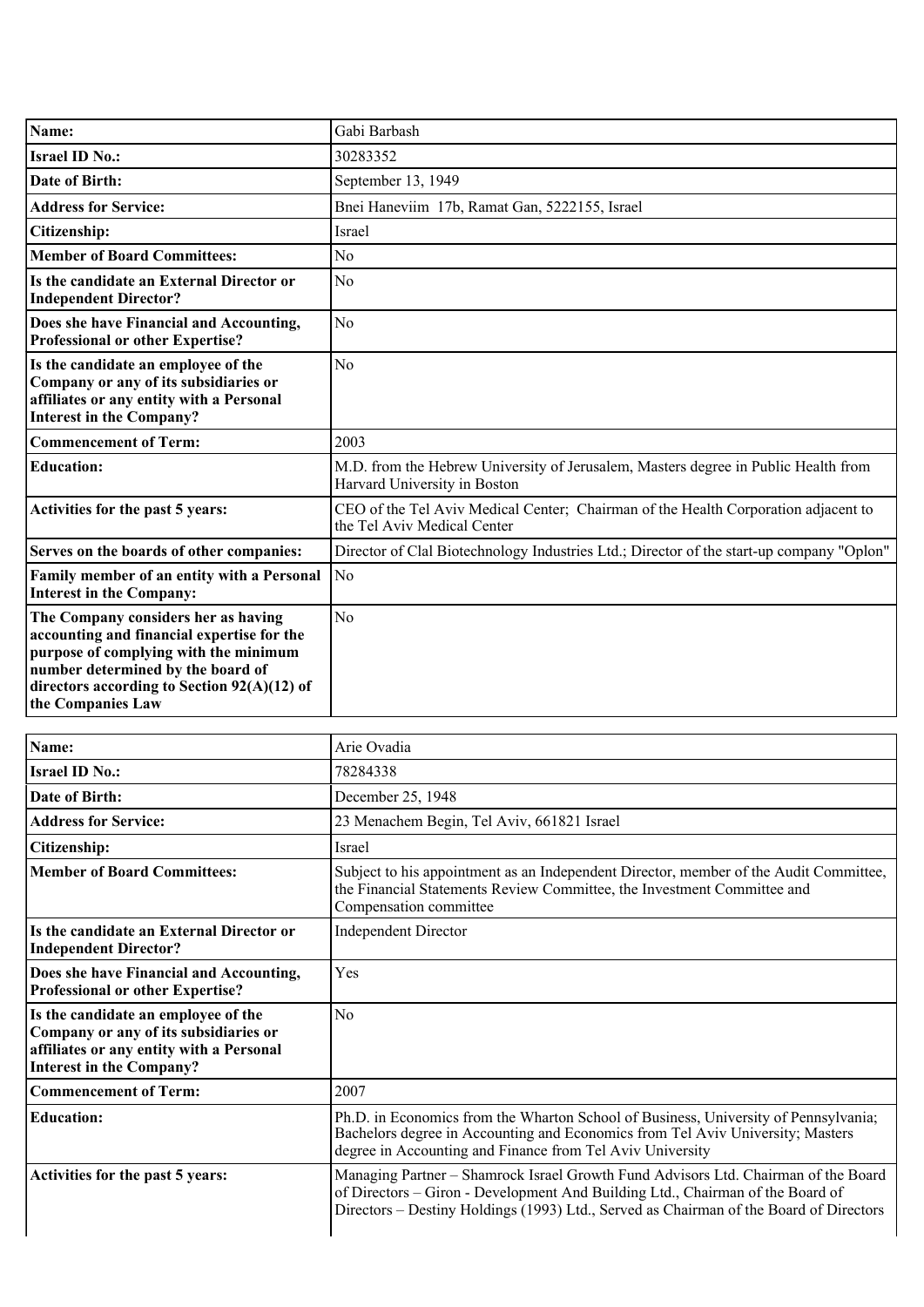|                                                                                                                                                                                                                                       | - Teva Naot - Distribution Ltd., Served as Chairman of the Board of Directors - Na'alei<br>Naot Agricultural Cooperative for Businesses Ltd., Chairman of the Board of Directors –<br>Nadlan.com Israel Ltd.                                                                                                                                                                                                                                                                                 |
|---------------------------------------------------------------------------------------------------------------------------------------------------------------------------------------------------------------------------------------|----------------------------------------------------------------------------------------------------------------------------------------------------------------------------------------------------------------------------------------------------------------------------------------------------------------------------------------------------------------------------------------------------------------------------------------------------------------------------------------------|
| Serves on the boards of other companies:                                                                                                                                                                                              | Shamrock - Cinema City Ltd., Destiny Holdings (1993) Ltd., Destiny Assets (1991) Ltd.,<br>Israel Petrochemical Ltd., Strauss Group Ltd., Compugen Ltd., I.Q.S. Shalev Ltd.<br>(previously served as chairman), E.Q.S. Hydraulic Ltd., Maxtech Technologies Ltd.,<br>Maxtech Communication Networks Ltd., Mantisvision Ltd., A.O. Adav Consultants Ltd.,<br>A.O. Consultants & Management (2007) Ltd., Aantz Consultants Ltd Benjamin Ovadia<br>Consultants 2007 Ltd., and Oil Refineries Ltd |
| <b>Family member of an entity with a Personal</b><br>Interest in the Company:                                                                                                                                                         | No                                                                                                                                                                                                                                                                                                                                                                                                                                                                                           |
| The Company considers her as having<br>accounting and financial expertise for the<br>purpose of complying with the minimum<br>number determined by the board of<br>directors according to Section $92(A)(12)$ of<br>the Companies Law | Yes                                                                                                                                                                                                                                                                                                                                                                                                                                                                                          |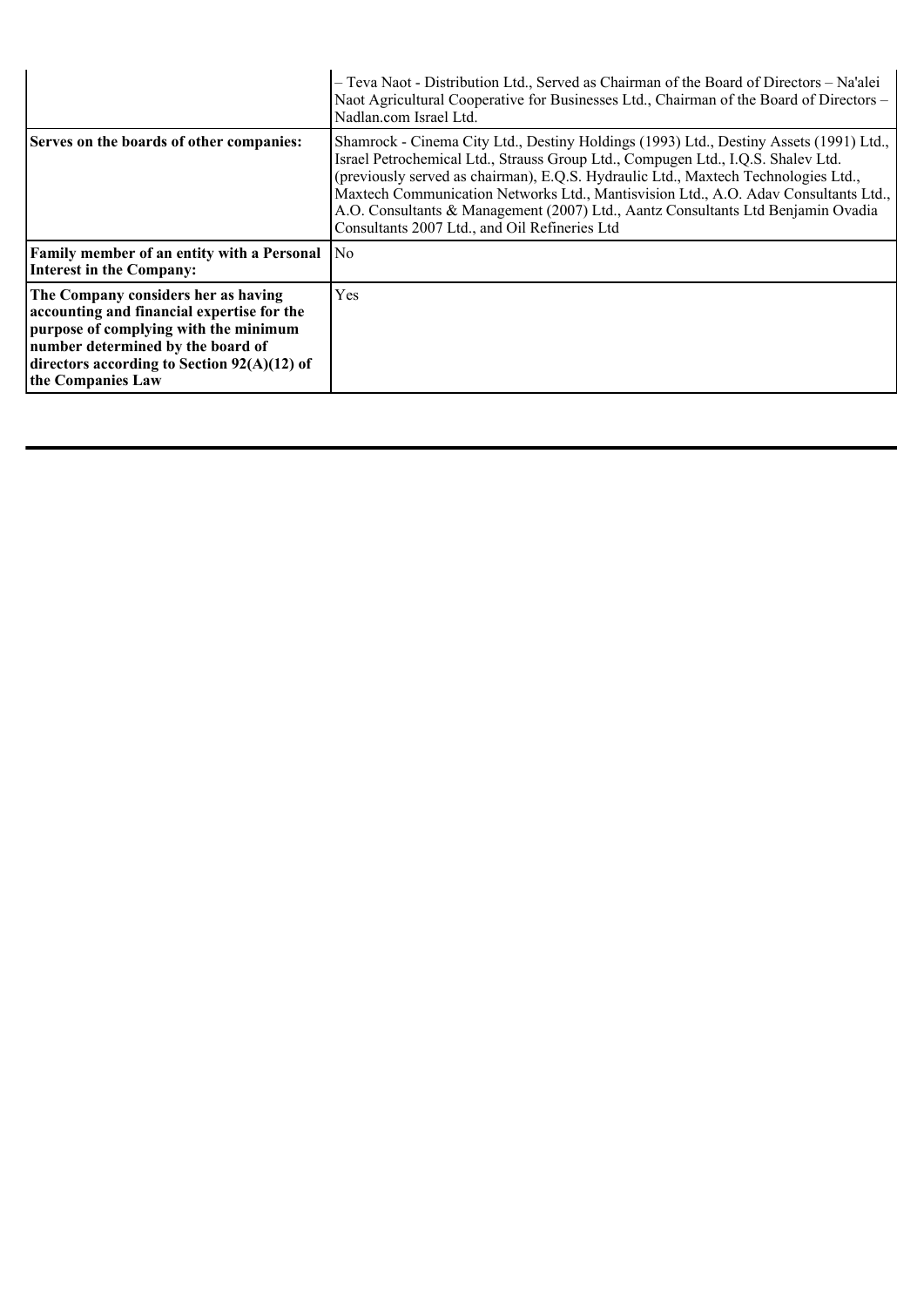Messrs. Ehud Rassabi, Yehuda Freidenberg and Ms. Lee-Bath Nelson will continue to serve as external directors in accordance with the Companies Law. Arie Mientkavich will cease serving as a director of the Company on the date of the meeting.

- 1.2 To re-appoint Kost, Forer, Gabbay & Kasierer as the Company's auditors for another term until the next annual general meeting of the Company and authorize the Audit Committee and the Board of Directors to determine the audit fees.
- 1.3 To report to the general meeting on the audit fees for 2013.
- 1.4. To consider the Annual Reports of the Company for 2013.

#### 2. **Record Date**

The record date for the entitlement of a shareholder to participate and vote in the meeting, pursuant to Section 182 of the Companies Law, is the end of the trading day on the Tel Aviv Stock Exchange Ltd. occurring on December 9, 2014 (the "**Record Date**"). If trading does not take place on the Record Date, the Record Date shall be the last trading day immediately prior thereto.

## 3. **Legal Quorum and Adjourned Meeting**

A legal quorum shall be constituted upon the presence, either in person or by proxy, of at least two shareholders holding in total more than 33.3% of the issued shares conferring voting rights in the Company, within one half hour of the time scheduled for the opening of the meeting. In the absence of a legal quorum at the general meeting one half hour after the time scheduled for commencement of the meeting, the general meeting shall stand adjourned for one week, on the same day at the same time and in the same place. If no legal quorum shall be formed at the adjourned meeting one half hour after the time scheduled for the meeting, then one shareholder holding at least 25% of the issued share capital of the Company, present either in person or by proxy, shall constitute legal quorum.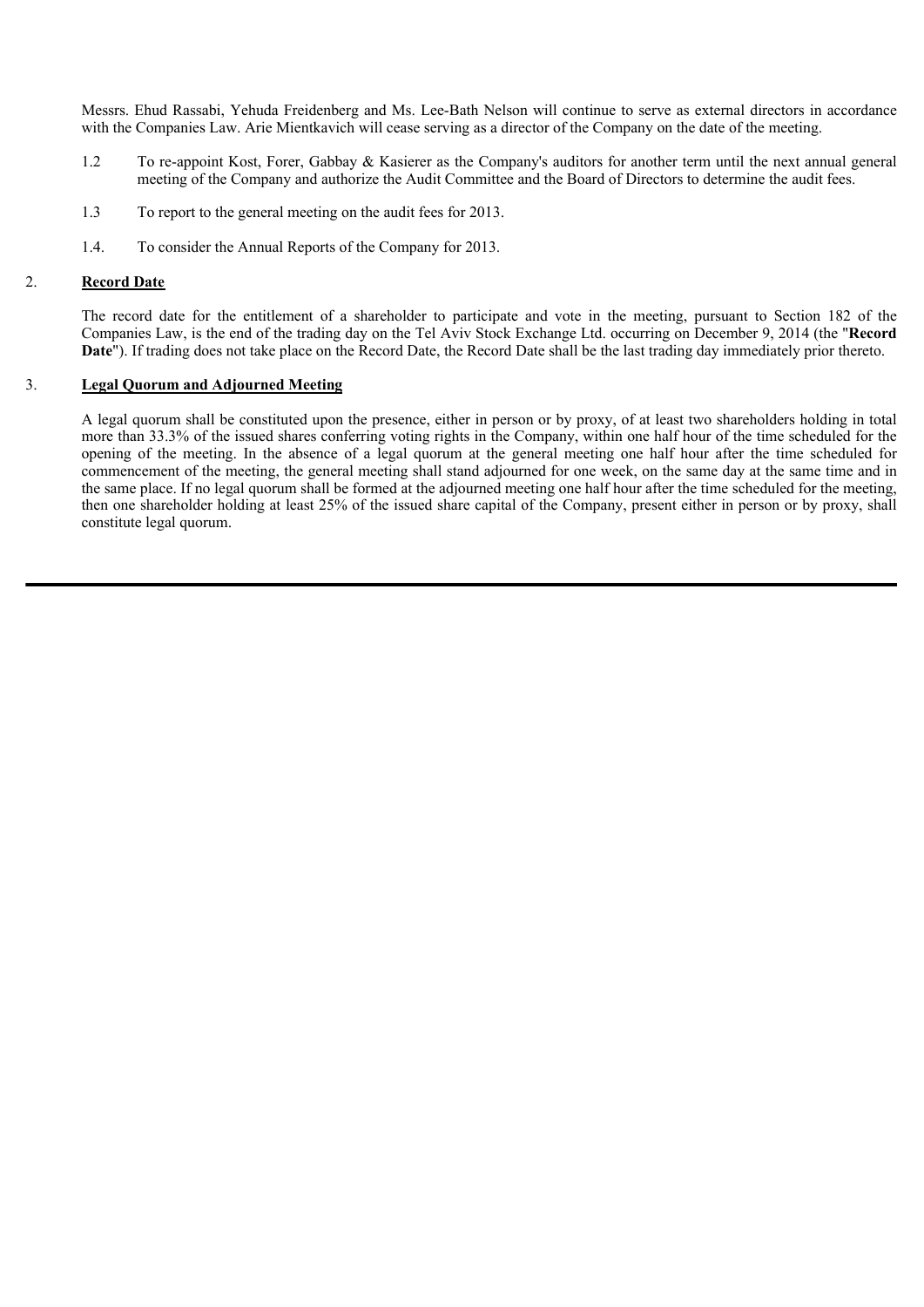## 4. **Required Majority**

The majority required for adoption of the proposed resolutions specified in sections 1.1 and 1.2 above is a majority of the votes of the shareholders present, either in person or by proxy or via written proxies, who are entitled to participate in the meeting and who are participating in the vote.

## 5. **Method of Voting**

- 5.1 A shareholder of the Company may participate in and vote at a meeting in person or may appoint a proxy who will be able to participate in the general meeting and to vote on his behalf (in accordance with the provisions of the Company's articles of association).
- 5.2 A letter of appointment appointing a proxy (the "**Letter of Appointment**") and the original power of attorney by virtue of which the Letter of Appointment was signed shall be deposited at the Company's offices at least 48 hours before commencement of the meeting. The Letter of Appointment should indicate the full names of the appointer and the proxy, as they appear in the Registrar of Companies or identity card, as the case may be, their registration or identification number, as the case may be, and place of registration or issuing country of passport, as the case may be.
- 5.3 Pursuant to the Israeli Companies Regulations (Proof of Holding of a Share for the Purpose of Voting at the General Meeting), 5760-2000, a shareholder in whose favor a share is registered with a TASE member, which share is included among the shares registered in the shareholders' register in the name of the transfer agent, who wishes to vote at the general meeting, will provide the Company with confirmation regarding his holding of the share on the Record Date, which must be received from the TASE member with which his right to the share is registered in accordance with the requirements of the said regulations.

## **6. Confirmation of Ownership and Proxy Card**

- 6.1. A shareholder whose shares are registered with a TASE member may receive confirmation of the holding from the TASE member through which he holds his shares, at a branch of the TASE member or by mail to his address, if he shall have so requested, provided that a request for this purpose shall be made in advance for a specific securities account.
- 6.2 In addition, shareholders whose shares are registered with American Stock Transfer ("AST") only, whether registered in such shareholders' name or held with a broker in the U.S., are entitled to vote their shares by delivering the proxy card to AST or to the broker through which the shares are held, as the case may be, a proxy card whose language, in English, will be posted by the Company on the Company's website stated below, and which will be sent to the foregoing shareholders. Voting shall be made by such shareholders only in accordance with the instructions stated in the proxy card. The proxy card must be delivered to AST up to 48 hours before the time of the convening of the Meeting.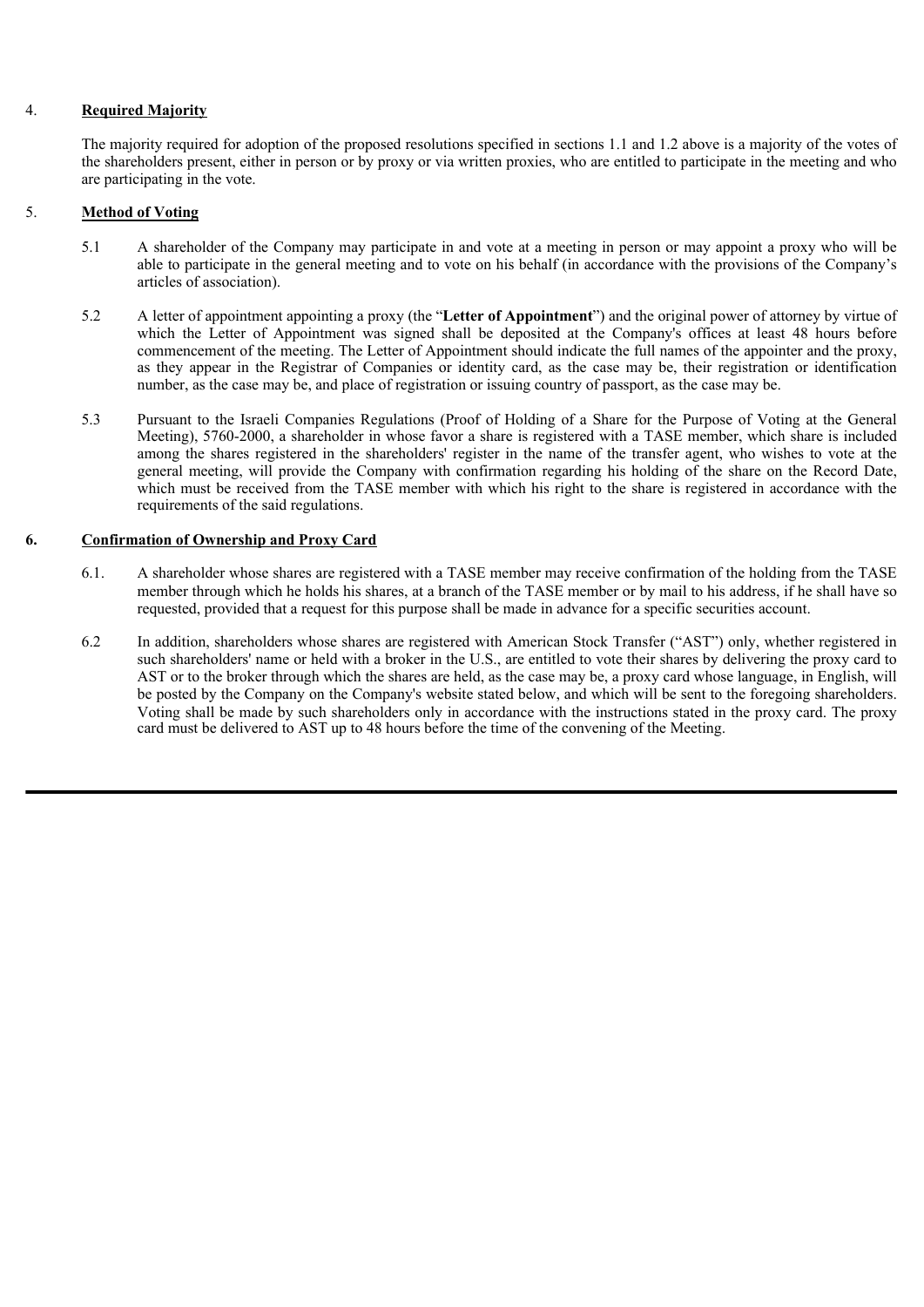## **7. Inspection of Documents**

A copy of this Report, the draft language of the proposed resolutions and the declarations of the candidates for the office of directors are available for inspection at the Company's offices at 3 Azrieli Center (the Triangular Tower 42nd floor) Tel Aviv, after prior telephonic coordination with the Company's secretarial office at Telephone: 972-3-6075555 on Sunday – Thursday (except for holiday eves and holidays) between 9:00 a.m. and 4:00 p.m., until the date of the convening of the meeting, as well as on the distribution website of the ISA at www.magna.isa.gov.il. and on the website of the TASE at maya.tase.co.il.

In addition, a copy of the English translation of this Report will be available on the website of the Securities and Exchange Commission at www.sec.gov.

**Sincerely,**

**Elron Electronic Industries Ltd.**

**Details of the signatories on behalf of the Company and a description of their position:**

**Ari Bronshtein, Chief Executive Officer**

**Yaron Elad, VP and Chief Financial Officer**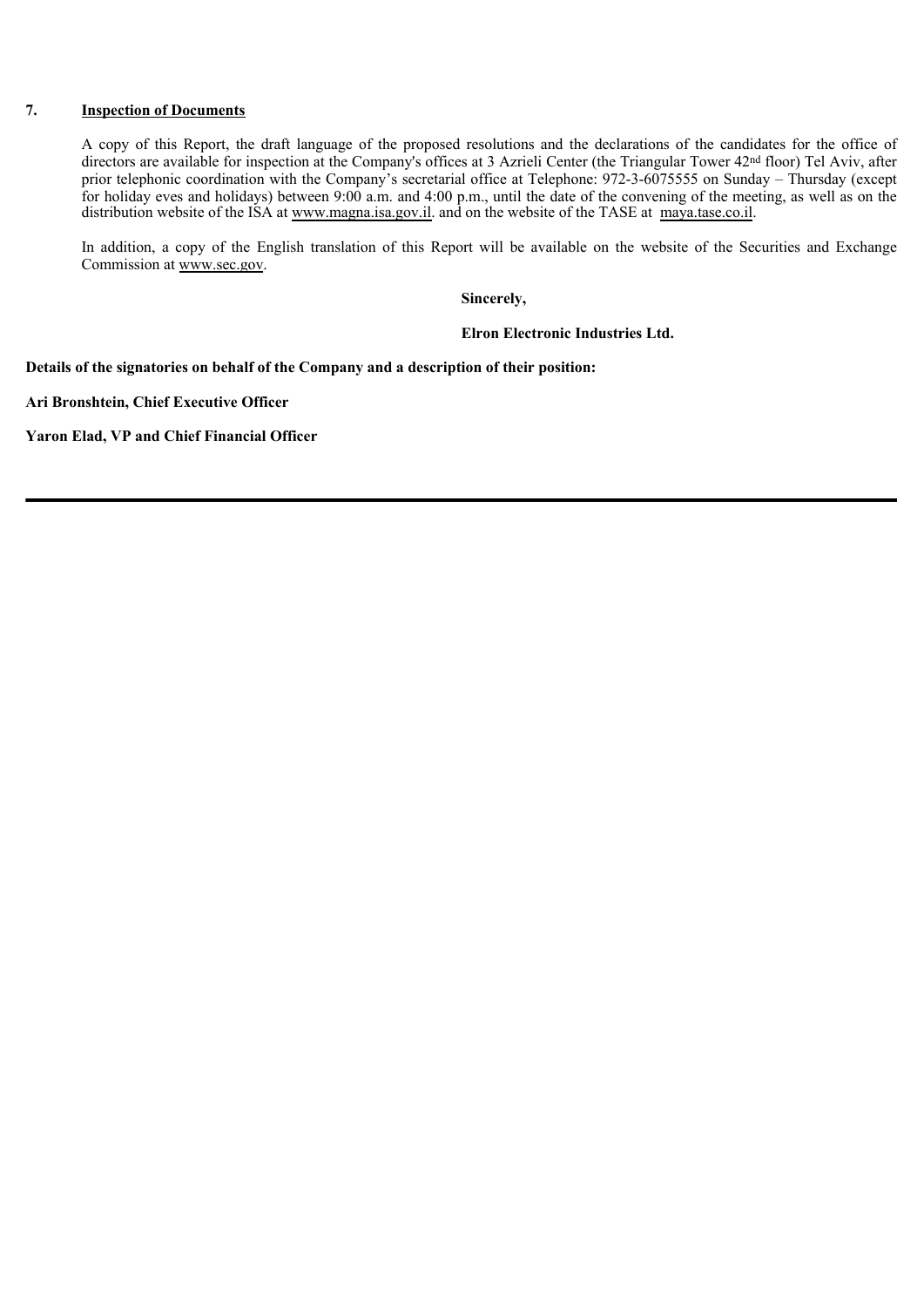## **ELRON ELECTRONIC INDUSTRIES LTD.**

#### **THIS PROXY SOLICITED BY THE BOARD OF DIRECTORS**

#### **FOR THE ANNUAL GENERAL MEETING OF SHAREHOLDERS**

#### **TO BE HELD ON DECEMBER 28, 2014**

The undersigned hereby constitutes and appoints ROY CARMONA, ADV the true and lawful attorney, agent and proxy of the undersigned, with full power of substitution, to vote with respect to all of the Ordinary Shares of ELRON ELECTRONIC INDUSTRIES LTD. (the "Company"), standing in the name of the undersigned at the close of business on December 9, 2014 at the Annual General Meeting of Shareholders of the Company to be held at the offices of the Company at 3 Azrieli Center, The Triangle Tower, 42nd Floor, Tel-Aviv, Israel, on December 28, 2014, at 11:30 am (Israel time), and at any and all adjournments thereof, with all power that the undersigned would possess if personally present and especially (but without limiting the general authorization and power hereby given) to vote as follows:

**Please mark your vote in blue or black ink as shown here black**  $\boxtimes$ 

1. **Proposal No. 1** - To re-elect Amiram Erel, Gabi Barbash, and Arieh Ovadia and elect Haim Gavrieli as directors of the Company until the next annual general meeting of the Company, in addition to the external directors who hold office.

**□ FOR All Nominees** □ withhold authority for all **nominees ABSTAIN**

2. **Proposal No. 2** - To re-appoint Kost, Forer, Gabbay & Kasierer as the Company's auditors for another term until the next annual general meeting of the Company and authorize the Audit Committee and the Board of Directors to determine the audit fees

 $\Box$  **FOR**  $\Box$   $\Box$   $\Box$   $\Box$   $\Box$   $\Box$   $\Box$   $\Box$   $\Box$   $\Box$   $\Box$   $\Box$   $\Box$   $\Box$   $\Box$   $\Box$   $\Box$   $\Box$   $\Box$   $\Box$   $\Box$   $\Box$   $\Box$   $\Box$   $\Box$   $\Box$   $\Box$   $\Box$   $\Box$   $\Box$